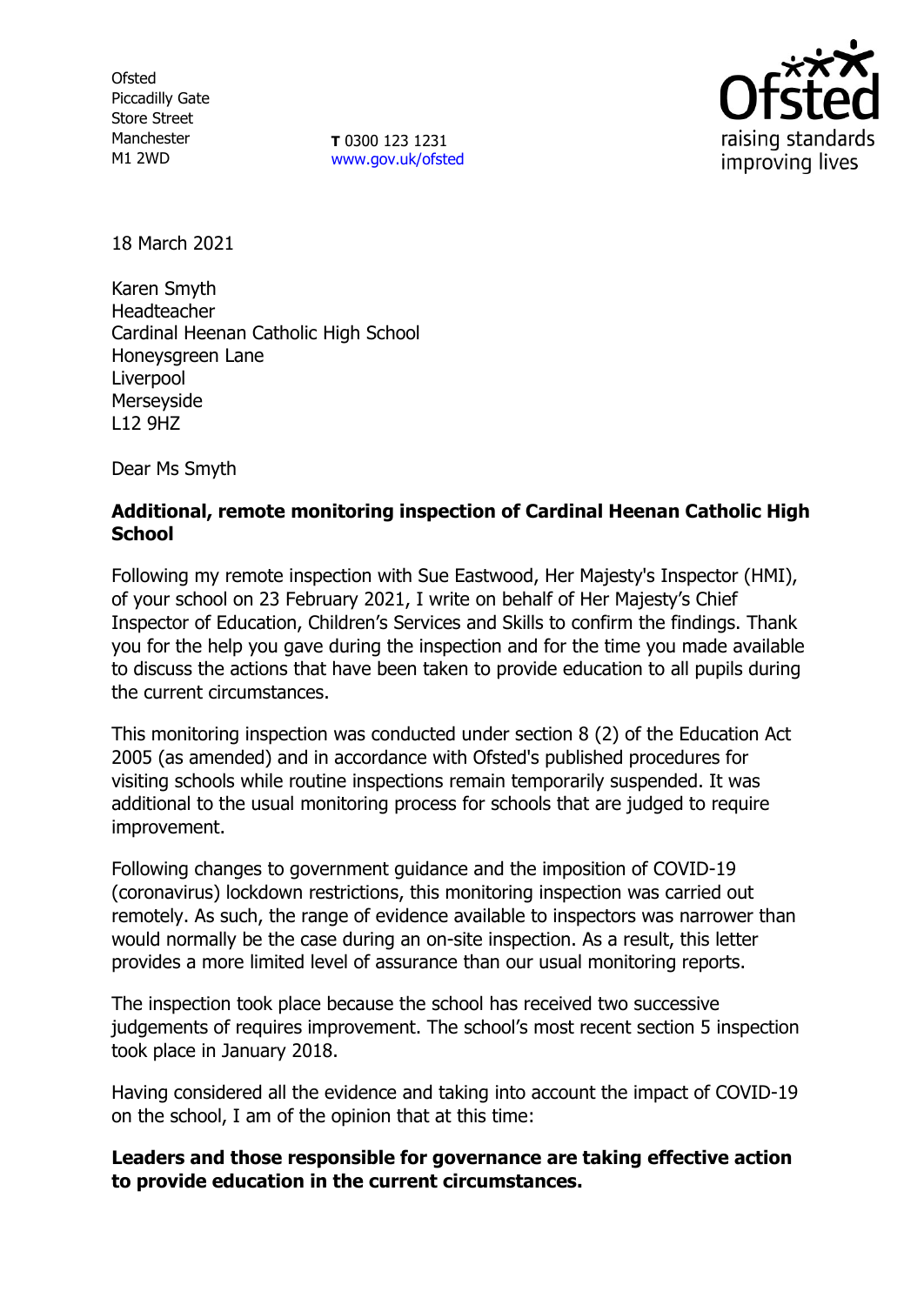

Leaders and those responsible for governance should take further action to:

 $\blacksquare$  implement all aspects of the revised curriculum in those subjects that are at an earlier stage of development.

## **Context**

- Since the previous inspection, 15 staff have left the school and 15 staff have joined the school. New subject leaders of computing, music, science and religious education have been appointed. A special educational needs coordinator (SENCo) has also taken up post. A new chair of the governing body has been appointed.
- During autumn term 2020, a small number of pupils were educated remotely for short periods of time. Most of these pupils were in Year 11.
- $\blacksquare$  At the time of this inspection, approximately nine out of 10 pupils were being educated at home.
- About a third of pupils who are identified as vulnerable are being educated on site. Approximately three out of 10 pupils with an education, health and care plan are being educated at school.

## **Main findings**

- You have ensured that pupils follow their usual curriculum either on site or remotely, despite the impact of the COVID-19 restrictions. Staff feel well supported with the training they receive on remote education. Parents and carers are very positive about the communication that they receive from staff during these challenging times. You and the staff have worked together to ensure that education is available to all pupils.
- Before the pandemic, subject leaders had carefully reviewed the curriculum. This worked to an improvement in curriculum planning in many subjects, including history and mathematics. Most curriculum plans now identify what pupils will learn. The curriculum on offer to students in the sixth form has also been strengthened by the introduction of a broader range of vocational subjects. Despite the improvements in some curriculum areas, there remains work to do to improve the delivery of the curriculum in some subjects.
- Subject leaders and teachers have adapted the current curriculum appropriately so that pupils are able to learn whether they are at home or in school. For example, in science, pupils can observe simulations of practical work. In mathematics, some topics, such as circle theorems, vectors and transformations that require pupils to visualise concepts, will be taught when pupils return to school.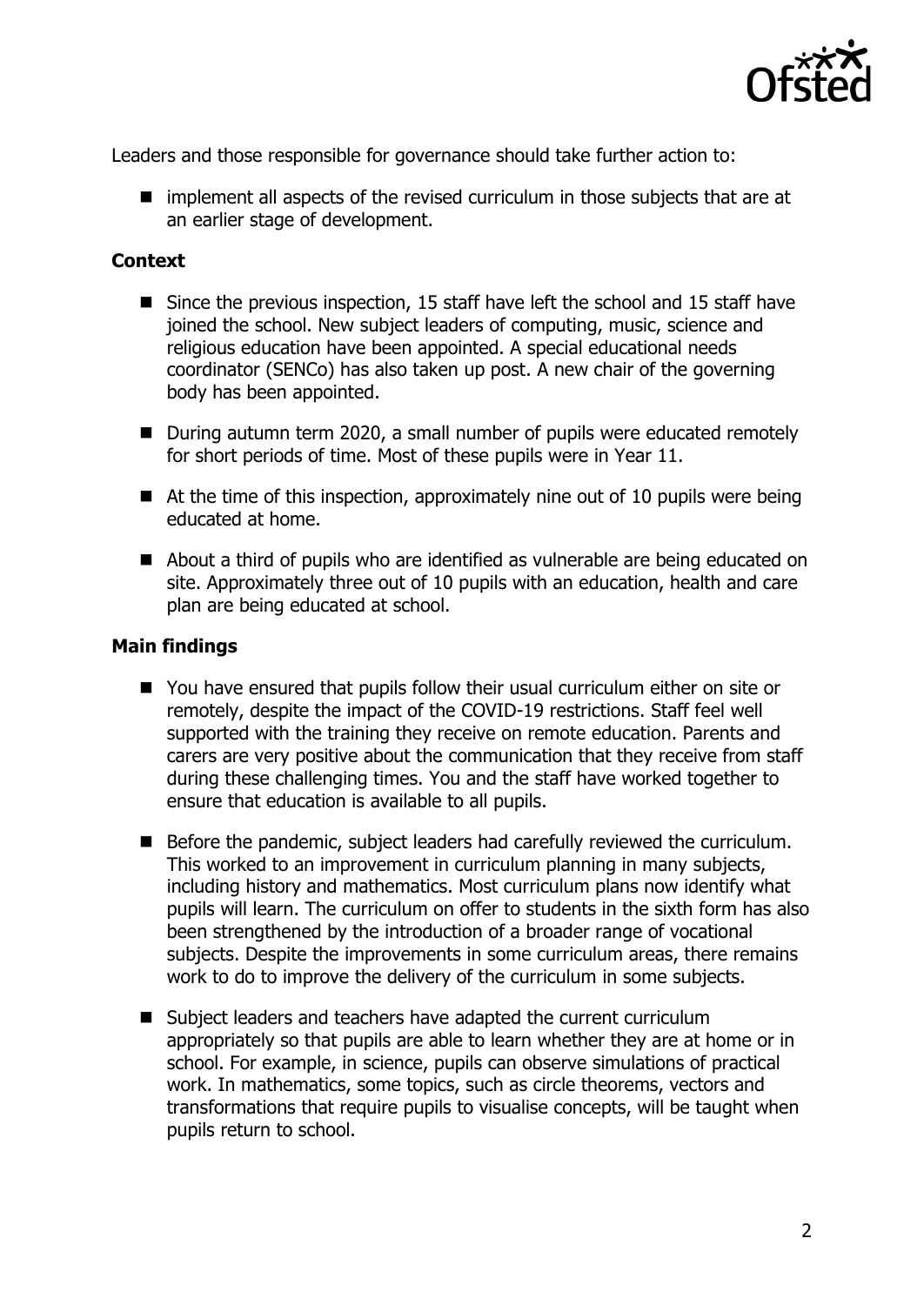

- $\blacksquare$  Pupils who attend school each day receive the same curriculum as those pupils who are studying at home. They profit from close support from teachers and support staff. Those pupils who work from home access the curriculum through 'live' lessons. Teachers have developed effective strategies to check on how well pupils are learning. Pupils receive useful feedback that helps them to improve their work. The personal, social, health and education programme is helping to support pupils' mental health.
- Pastoral staff make regular contact with vulnerable pupils who are learning at home. This is helping to address any challenges that pupils may have with remote education. Leaders work closely with external agencies to ensure that pupils receive extra support if they need it.
- You have prioritised reading. Pupils are provided with challenging and interesting books to read. Younger pupils who struggle to read are supported well to help them develop their phonic knowledge and improve their reading fluency.
- Pupils in Year 11 and students in Year 13 follow their usual range of examination subjects. Leaders provide Year 11 pupils with virtual work experience to support their next steps. Pupils in Year 13 receive helpful careers guidance and support with applications to university.
- You are ambitious for pupils with special educational needs and/or disabilities (SEND). Teachers use information well to ensure that these pupils can access the curriculum. Leaders ensure that pupils with SEND are provided with electronic devices so that they can work from home. Teaching assistants provide effective support, both on site and to those pupils who are working remotely.
- Governors are knowledgeable about the education that pupils are receiving. This is because they continue to meet with you and other leaders despite the current challenging circumstances. Governors provide a strong level of support and challenge to senior and middle leaders, particularly in relation to the curriculum and remote education. You, along with governors, have ensured that staff workload and well-being are carefully considered.
- Two school improvement partners work closely with you and other leaders in the school. This is helping to develop the skills of subject leaders in leading their areas and improve curriculum planning and delivery.

## **Evidence**

This inspection was conducted remotely. We held meetings with you, other senior leaders, subject leaders, the SENCo, staff, pupils, three members of the governing body, the local authority's appointed school improvement partner and a representative of the Archdiocese of Liverpool. This was to discuss leaders' actions to provide education to all pupils during a national lockdown.